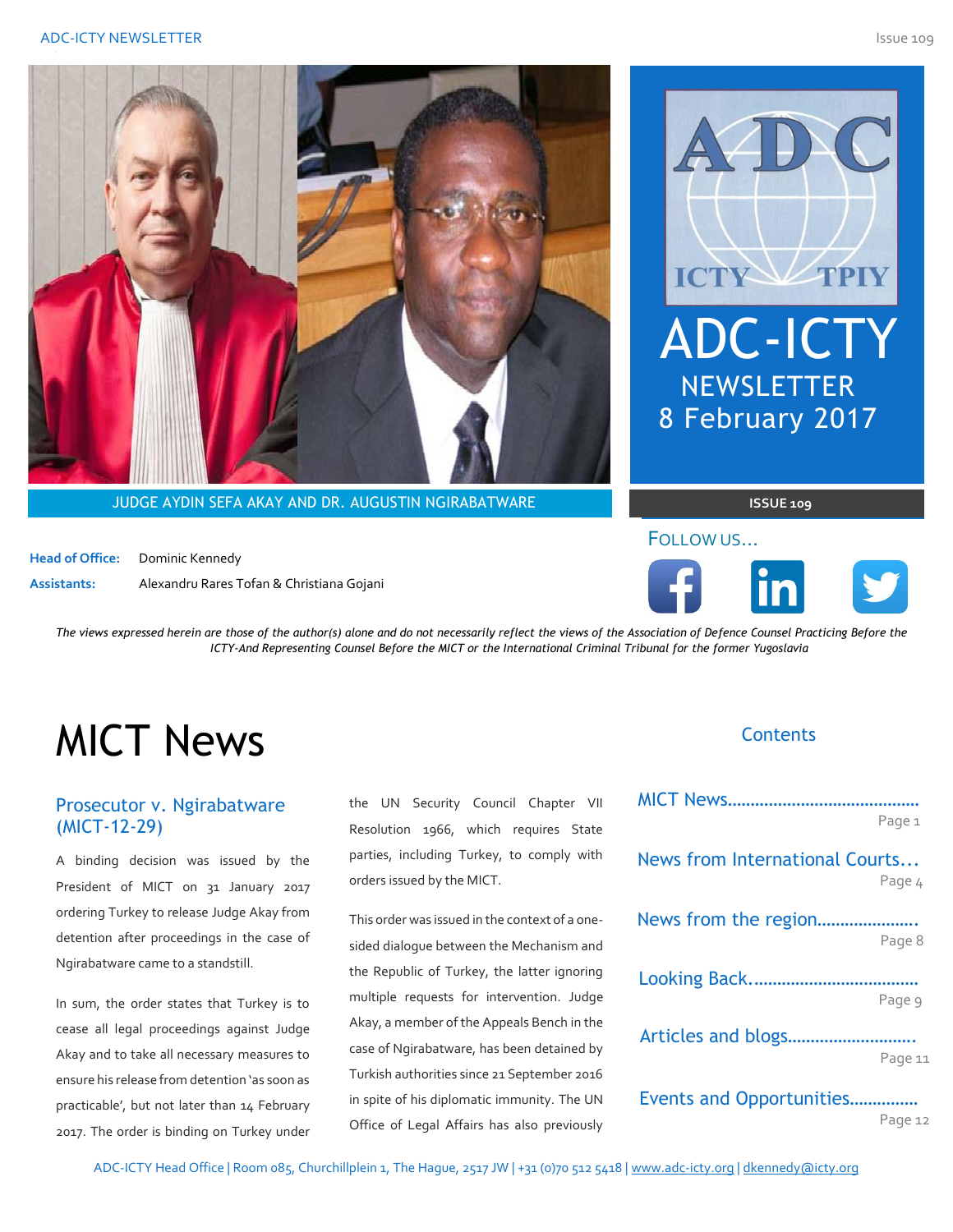asserted Judge Akay's immunity under the UN Convention on Privileges and Immunities and requested his immediate release.

The Republic of Turkey was invited to present written submissions on 28 November 2016 and oral submissions on 17 January 2017. Neither of these requests were honoured by Turkey.

As a consequence, the proceedings in the case of Ngirabatware have halted in spite of an approved request for review of conviction filed on 8 July 2016. While the issue of the replacement of Judge Akay was discussed, this proposal was rejected by the MICT as it would threaten judicial independence. In other words, replacing Judge Akay would allow for external authorities to influence the judges, which would compromise the independence of the judiciary and the rule of law.

While the Mechanism is generally reluctant to intervene in domestic jurisdictions, this order was deemed 'entirely appropriate and necessary' to ensure that the review proceedings can be concluded. Moreover, the decision states that there is a clear authority to order a state to terminate proceedings against individuals who enjoy immunity.

Judge Akay's release is also being sought pursuant to domestic legal proceedings and through an application before the European Court of Human Rights, but to no avail so far.

The provisional release of Ngirabatware was denied on several grounds.

# Prosecutor v. Galić (MICT-14- 83-ES)



# Stanislav Galić

A second application for early release by Stanislav Galić, currently serving a life sentence in Germany, has paved the way for a decision by the MICT in which the conditions of eligibility for early release are clearly set out. In sum, Galić argued that his early release is warranted as the domestic law of the country where he is serving his sentence, Germany, allows for the release of convicted persons who have served 15 years of imprisonment.

The President of the MICT, Judge Theodor Meron, rejected Galić's argument in a decision of 18 January 2017. In relying on previous judgments by the European Court of Human Rights, the UN Standard Minimum Rules for the Treatment of Prisoners, and on the ICCPR, Judge Meron stated that eligibility for early release of persons convicted by the ICTY falls exclusively within the discretion of the President. Nevertheless, he stated that domestic practices are to be taken into account as per Article 26 of the Statute of the ICTY.

Notably, this decision reiterated the current MICT practice of allowing for early release in cases where the convicted persons have served two-thirds of their sentence, and extended this practice to those serving life sentences. In applying this two-thirds framework to sentences of life imprisonment, Judge Meron considered taking the longest fix-term sentence given and affirmed on appeal as a reference point – 45 years in the case of Kajelijeli. Consequently, a sentence of life imprisonment is to be treated as equivalent to more than a 45 year sentence. In turn, this means that Galić should be eligible for early release upon having served more than two thirds of 45 years, i.e. more than 30 years. At the time of the decision, Galić had been incarcerated for 15 years.

Nevertheless, this decision also stated that the two-thirds framework is solely one of the ways in which a convicted person can apply for early release, as Article 26 of the ICTY Statute allows for consideration in accordance with the domestic law of the country where the sentence is being served. In this sense, Galić would be eligible for early release as he satisfies the requirements under German law, i.e. 15 years of imprisonment.

However, in spite of Galić's eligibility under German law, his request was denied due to the gravity, duration and extent of the crimes that he had committed.

Stanislav Galić was initially convicted by the Trial Chamber of the ICTY to 20 years imprisonment on several counts of war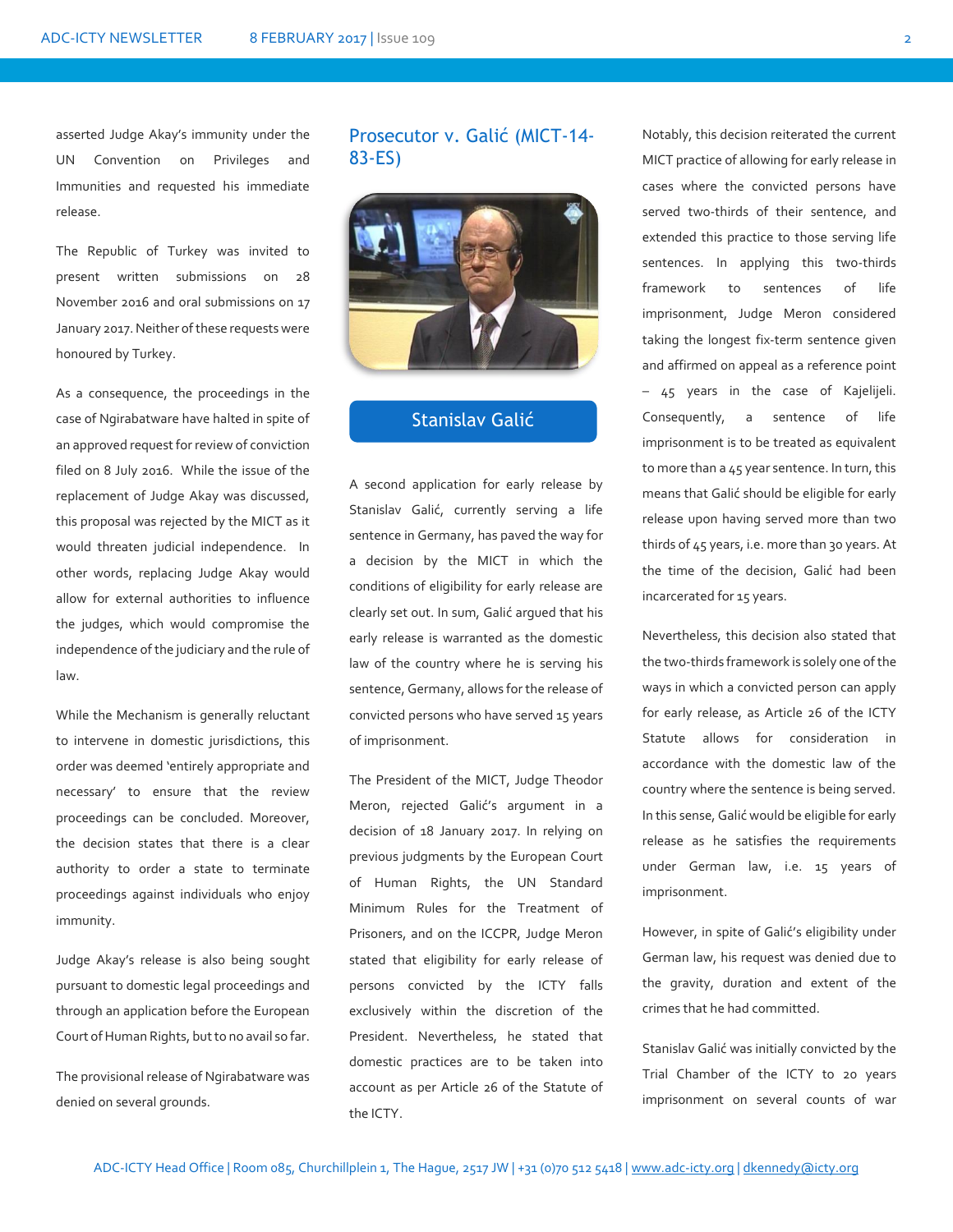crimes and crimes against humanity. In November 2006, the Appeals Chamber extended his sentence to life imprisonment.

## Prosecutor v. Krstić (MICT-13- 46-ES.1)



# Radislav Krstić

On 30 June 2016, an application for early release has been filed by Radislav Krstić.

Krstić was initially sentenced to 46 years imprisonment by the ICTY for genocide, crimes against humanity and war crimes, but he had his sentence reduced to 35 years on appeal. On 20 December 2004, he was transferred to the UK to serve his sentence. He was subsequently transferred to the Republic of Poland on 19 July 2013 to serve the remainder of his sentence.

In December 2016, a Decision was issued by the MICT President denying Krstić's request on account of the gravity of his crimes and his failure to demonstrate the existence of any special circumstances warranting his early release. This decision reiterated the fact that under Article 26 of the ICTY

Statute, a pardon or commutation of sentence shall be considered by the MICT if the applicant is eligible for early release under the domestic law of the state where he is serving his sentence. Nevertheless, a pardon or commutation of the sentence remains within the discretion of the President of the MICT.

Under the Polish Criminal Code, a convict may be granted early release after having served half of his sentence or after having served 15 years in the case of a sentence of 25 years. The District Court of Warsaw also noted that the maximum term of imprisonment executable in Poland is 25 years. As such, Krstić met the requirements for early release under domestic law.

Nevertheless, the President of the MICT, Judge Theodor Meron, reiterated in his decision that early release falls exclusively within the discretion of the MICT. As such, Krstić's application was rejected due to the gravity of the crimes for which he was convicted and due to his failure to prove the existence of any special circumstances which would warrant his release prior to serving two-thirds of his sentence.

# Prosecutor v. Nahimana (MICT-13-37-ES.1)

Ferdinand Nahimana, a former history professor and founder of Radio Télévision Libre des Mille Collines, filed an application for early release after having been sentenced to 30 years imprisonment by the ICTR in 2003. He was convicted of genocide, conspiracy to commit genocide, incitement, persecution and extermination.



# Ferdinand Nahimana

At the time when this application was filed, he was serving his sentence in Mali.

Nahimana's application was met with a favourable response from President Meron on 5 December 2016. In sum, the Decision acknowledged that although the crimes of which he was convicted are very grave, he does qualify for early release under the twothirds framework. Nahimana completed two-thirds of his sentence on 27 March 2016. This, paired with the fact that he has shown signs of rehabilitation, have led to a decision granting his early release.

In total, 10 genocide perpetrators convicted by the ICTR have been granted early release.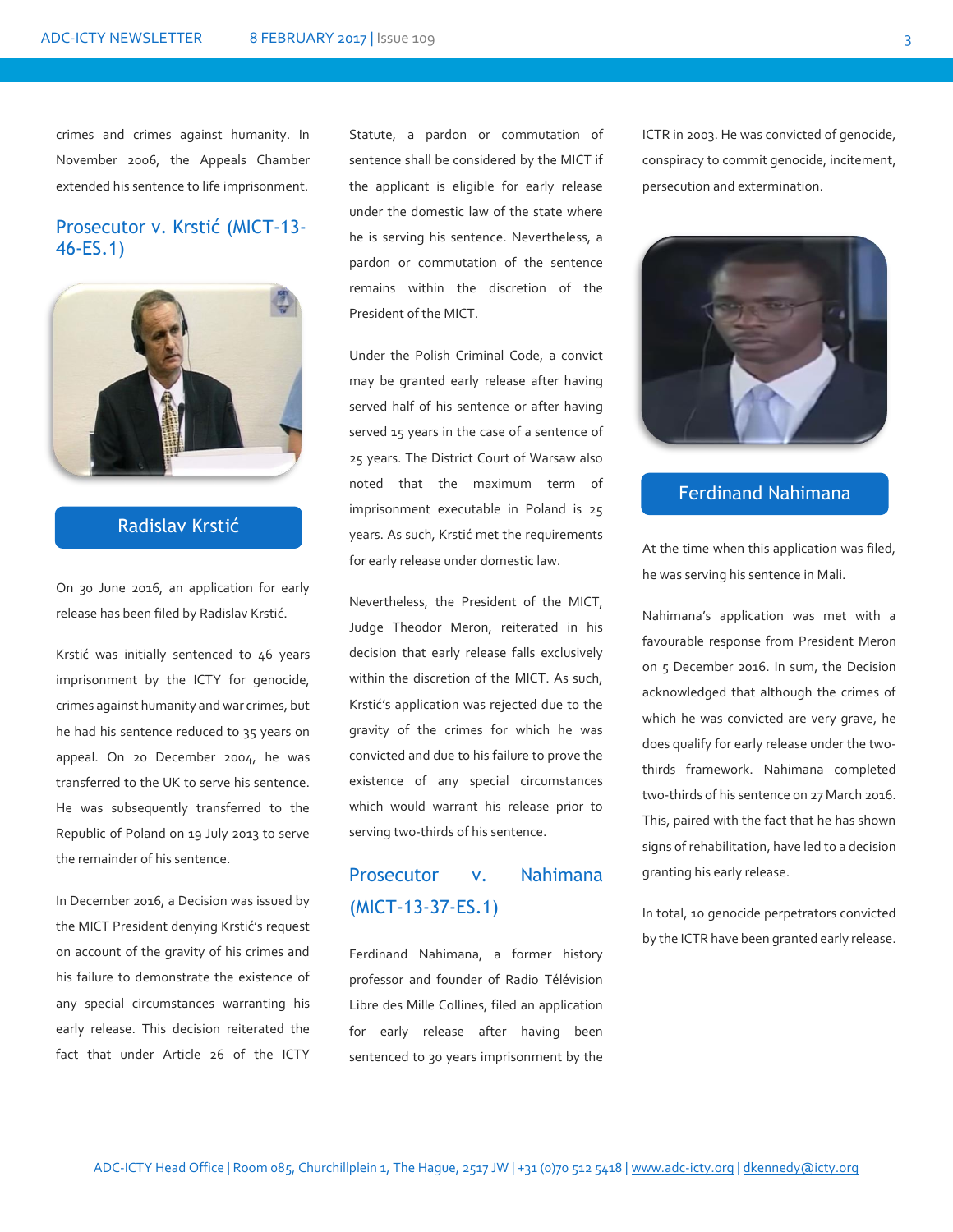# News from other International Courts



# Extraordinary Chambers in the Courts of Cambodia

Francesca Braga (Legal Intern Meas Muth Team) and Natasha Naidu (Legal Intern Ao An Team) *The views expressed herein are those of the author(s) alone and do not necessarily reflect the views of the ECCC.*

### December

#### **Nuon Chea Defence**

In December 2016, the Nuon Chea Defence Team participated in the final stages of the Case 002/02 trial.

The Defence engaged in the examination of witnesses testifying on the role of the accused, the nature of armed conflict and events surrounding internal purges.

Furthermore, the Defence participated in the Trial Management Meeting on 8 December which addressed the final stages of Case 002/02. In this meeting, the parties discussed the length of the Closing Briefs and deadlines for their submissions, and the schedule for the hearing of Closing Statements. Moreover, the parties discussed the modalities and timing of submissions on applicable law, and the impact of the Supreme Court Chamber's Appeal Judgement in Case 002/01 on the Case 002/02 proceedings. The Defence reiterated its request for an extension of time for the deadline for submissions and the length of the Closing Brief due to the complexity of the legal issues and facts, and the number of witnesses who have appeared in Case 002/02.

#### **Khieu Samphân Defence**



### Khieu Samphân

In December, the Khieu Samphân Defence Team remained fully engaged in preparing and attending the hearings in Case 002/02 regarding the armed conflict and the role of the accused.

The Defence also presented oral submissions and filed several motions.

On 9 December, the Defence presented oral submissions regarding the admission of an allegedly original document from the S-21 prison, which the Trial Chamber recently obtained from a German academic, Professor Walter Heynowski. The Defence

submitted that should the document be admitted, Professor Heynowski and witnesses Duch (chairman of S-21) and Suos Thy (S-21 employee) had to be recalled in order to assist the Trial Chamber in assessing the reliability of the document.

On 15 December, the Defence filed a response to the International Co-Prosecutor's ("ICP") request seeking certification prior to the disclosure of documents from Cases 003 and 004, pursuant to a new disclosure procedure requested by the International Co-Investigating Judge (E319/63/1).

On the same day, the Defence orally responded to an ICP request to hear two new witnesses (E452). The Defence argued that the motion was untimely and in breach of the Trial Chamber's deadlines regarding new documents and new witness requests (E421/4).

On 20 December, at the request of the Trial Chamber, the Defence filed submissions on the use of the testimony of Sar Sarin, a civil party who refused twice (in Case 002/01 and again in Case 002/02) to testify after he was examined by the Prosecution and before his examination by the Defence (E453/1).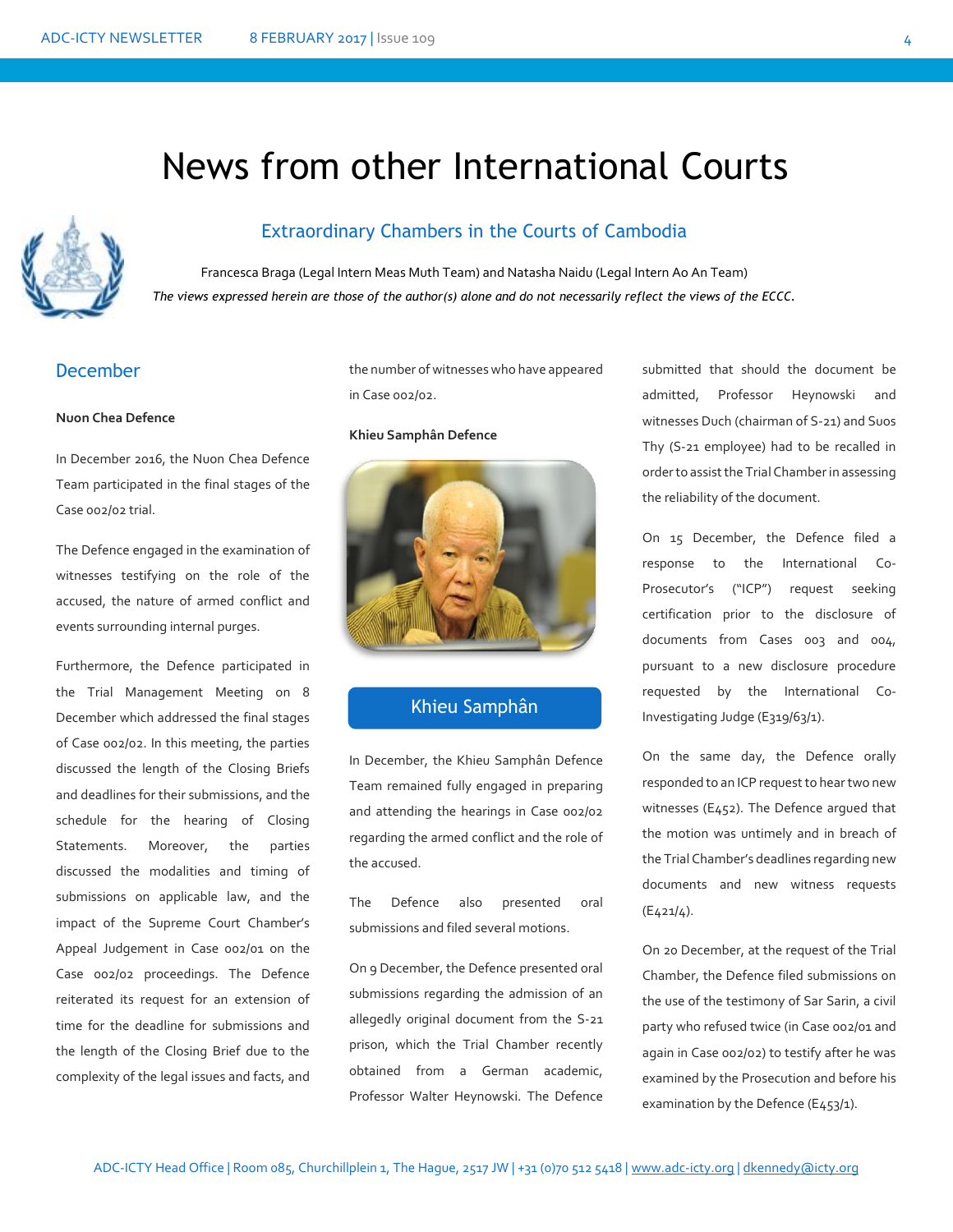The Defence submitted that, due to the lack of confrontation, all his statements should be considered as statements in lieu of oral testimony. Therefore, every statement related to the acts and conduct of the accused is inadmissible. Furthermore, considering Sar Sarin's behavior and unreliability, no probative value at all can be given to his other statements.

#### **Meas Muth Defence**

In December, the Meas Muth Defence Team filed one Request, one Letter, and one Reply to the Office of the Co-Investigating Judges ("OCIJ"), which have all been classified as confidential. The Defence continues to review material on the case file and to prepare submissions to protect Mr. Meas Muth's fair trial rights and interests.

#### **Ao An Defence**

In December, the OCIJ issued a Notice of Conclusion of Judicial Investigation against Ao An and an Order for Severance of Ao An from Case 004. Prior to and following the notice, the Defence filed the following: (1) Urgent Request for Page Extension; (2)

Application to Seise the Pre-Trial Chamber with a View to Annulment of Written Records of Interview of Three Investigators; (3) Motion to Reconsider Decision on Filling of Responses to International Co-Prosecutor's Request for Investigative Action to Place Maps and Case 002 Materials onto Case File 004; (4) Request to Place Certain Documents Pertaining to Henri Locard on the Case File; (5) Request for Extension of Time Limit for Requesting Further Investigative Action; and (6) Request for Clarification.

It further filed three Notices of Appeals against the International Co-Investigating



Ao An

judge's decisions on Ao An's seventh, tenth and twelfth requests for investigative action.

Finally, the team continued to review all materials on the Case File in order to participate in the investigation and prepare other filings to safeguard Ao An's fair trial rights.

#### **Yim Tith Defence**

In December, Yim Tith Defence Team continued to analyse the contents of the Case File in order to participate in the investigation, prepare Mr. Yim Tith's defence and endeavour to protect his fair trial rights.

#### **Im Chaem Defence**

In December, the Im Chaem Defence Team filed a request related to the public statement issued by the Co-Prosecutors in regard to their final submissions. The Defence is currently preparing for the remaining proceedings of the pre-trial stage of Case 004/01 and endeavours to safeguard Ms. Im Chaem's fair trial rights and interests.

#### **January**

#### **Nuon Chea:**

In January 2017, the Nuon Chea Defence team participated in the final weeks of evidentiary hearings in Case 002/02. The Nuon Chea Defence, along with other parties, gave submissions to the Trial Chamber on the status of the remaining

charges within Case 002. The Nuon Chea Defence team argued that there is no legal necessity for a third trial to proceed. Also, the Nuon Chea Defence submitted that the crime site of Krouch Chhmar should be included in the scope if a third trial proceeds. Furthermore, the Nuon Chea Defence

argued that a new panel of judges should be appointed to adjudicate a third trial to avoid the risk of bias. After the end of evidentiary hearings, the Nuon Chea Defence has been preparing the Closing Brief.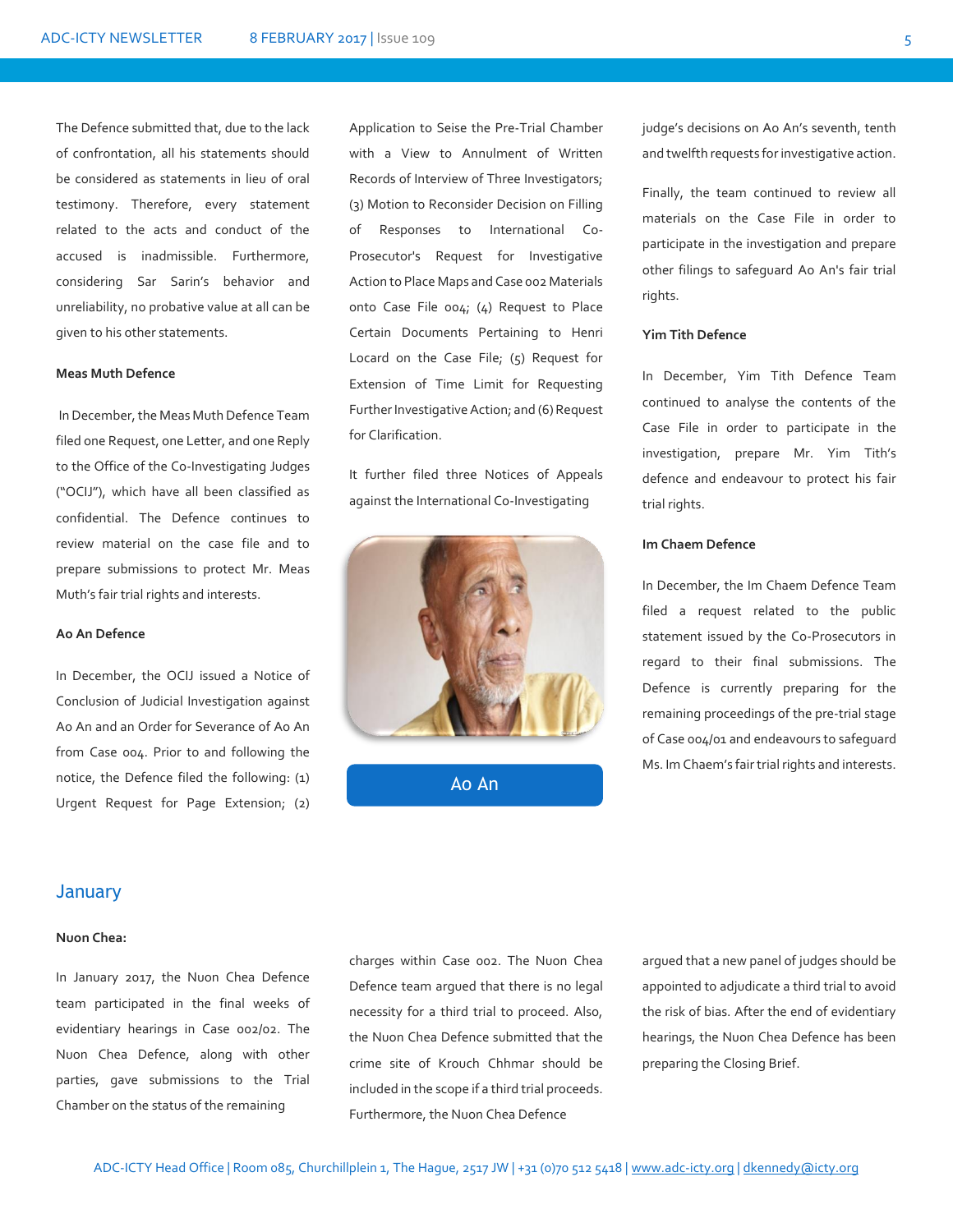#### **Khieu Samphân:**

In January 2017, the Khieu Samphân Defence team remained fully engaged in preparing and attending the hearings in Case 002/02.

On 11 January, the final day of evidentiary hearings, the Trial Chamber invited the parties to present oral submissions on the remaining charges in Case 002. The Defence submitted that the trial Judges should exercise their inherent power to terminate proceedings on the remaining charges because the violations of Mr. Khieu Samphân's rights to legal certainty and to be tried within a reasonable time are such that no fair trial can be held.

Thereafter, the Defence started to prepare its Closing Brief in Case 002/02.

#### **Meas Muth:**

In January, the Meas Muth Defence filed three motions with the OCIJ, which have all been classified as confidential. The Defence continues to review material on the case file and to prepare submissions to protect Mr. Meas Muth's fair trial rights and interests.

#### **Im Chaem:**

In January, the Im Chaem Defence team's request related to the public statement issued by the Co-Prosecutors in regard to their final submissions was reclassified as public. The Defence is currently preparing various requests for reclassification of filings and endeavours to safeguard Ms. IM Chaem's fair trial rights and interests

throughout the remaining proceedings of the pre-trial stage of Case 004/01.**Ao An:** 

In January, the Ao An Defence filed three appeals against the International Co-Investigating Judge's decisions on Ao An's seventh, tenth and twelfth requests for investigative action. In addition, the Defence also filed the Thirteenth Request for Investigative Action. Finally, the Defence continues to review all materials on the Case File and prepare other filings to safeguard Mr. Ao An's fair trial rights.

#### **Yim Tith:**

The Yim Tith Defence continued to analyse the contents of the Case File in order to participate in the investigation, prepare Mr. Yim Tith's defence and endeavour to protect his fair trial rights.



#### Special Tribunal for Lebanon

*The views expressed herein are those of the author(s) alone and do not necessarily reflect the views of the STL.*

#### Witness overview

On 1 December, PRH 017 continued his testimony from 30 November. The witness had been employed by the Hariri family since 1997 and performed administrative duties relating to the late Prime Minister's schedule. Defence Counsel for Mr Ayyash cross-examined PRH 017 on statements he gave to the UNIIIC in May and December 2006 and May 2010. The witness was also

questioned about information he provided in a confidential summary in May 2009. The witness was then questioned about payments he prepared and delivered for Mr Hariri, his relationships with Lebanese General Ali El-Hajj and about the meetings that took place between late Prime Minister Hariri and the Secretary General of Hezbollah, Mr Hassan Nasrallah, in early 2005.



Salim Jamil Ayyash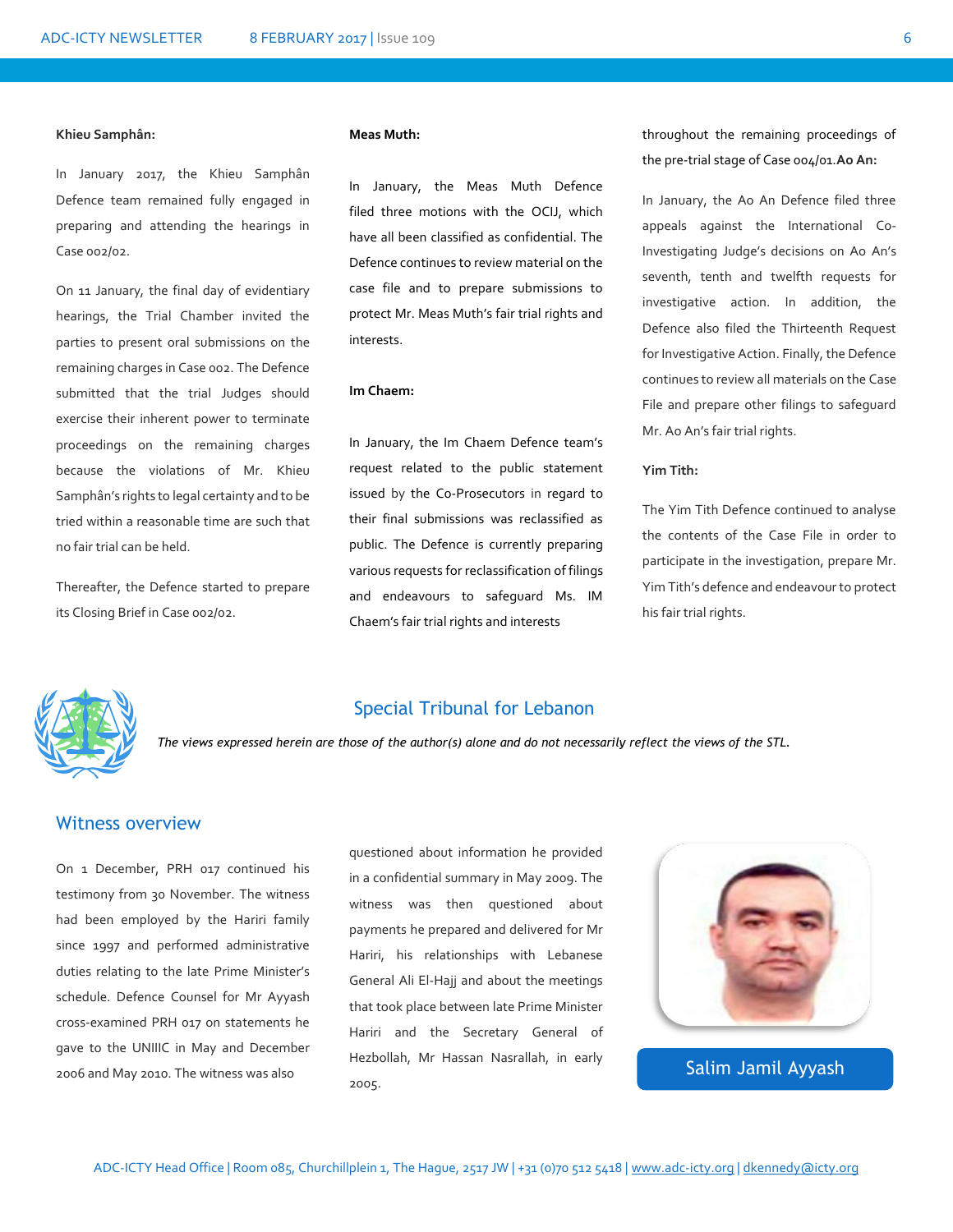Protected witness PRH 416 returned to continue his December 2015 testimony. The witness worked as a bodyguard for someone he knew as Sami Issa until late January 2005. The Prosecution claims that "Sami Issa" was an alias of former Accused Mr Mustafa Badreddine. The witness was questioned about his July 2016 statement, and he explained that when the investigators showed him the six photographs he identified the individual as Sami Issa. PRH 416 was also shown a short video where he identified Mr Issa. Following examination by the Prosecution, the witness was crossexamined by Counsel for Mr Ayyash on the interview he gave to the investigators in July 2016, including questions the interviewers asked about Mr Issa's physical appearance; in addition to the photos he was shown.

On 5 December, the Prosecution requested the admission of approximately 140 exhibits into evidence. The exhibits consisted of passport applications and subscriber records from the Lebanese telephone company Ogero.



Mustafa Amine Badreddine

On 6 December, protected witness PRH 470 testified before the Trial Chamber. The witness worked for several years for a person he knew as Sami Issa. During his examination-in-chief, the witness confirmed the four statements he gave to Prosecution investigators in June 2015, November 2015, May 2016, and June 2016.

Defence Counsel for Mr Ayyash crossexamined the witness on the meetings he had with Prosecution investigators and about the six photos of Mr Issa that they showed him. The witness then explained that he was surprised to see photos of the man he knew as Mr Issa referred to in the media as the former Accused Mr Badreddine.

On 7 December, protected witness 539, who previously worked for the UNIIIC and the STL, returned to continue his 16 September 2016 testimony.

Counsel for Mr Merhi cross-examined the witness on the interviews and meetings he conducted while working with the UNIIIC and the Prosecution office at the STL. He was specifically asked about a meeting he had with the President of the Progressive Socialist party in Lebanon, Mr Walid Jumblatt, in January 2006, and the testimony Mr Jumblatt gave to the STL.

On 12 December and 13 December, Mr Ibrahim Itani, the Religious Affairs Coordinator of the Future Movement political party, testified before the Trial Chamber.



#### Hassan Habib Merhi

Defence Counsel for Mr Ayyash crossexamined the witness about the general application process and the preparations that are taken in relation to the Hajj pilgrimage to Saudi Arabia. He explained that a Moarref submits Hajj applications to the director-general of the Security General along with all of the necessary documents for Hajj passports to be issued.

Mr Itani was shown a 2005 Hajj application form and passport of the Accused Salim Ayyash and his wife, which he confirmed to be the documents required for Hajj in the year 2005. Mr Itani was re-examined by the Prosecution Counsel about certain aspects of Hajj documentation. Prosecution Counsel then proceeded with the request to assign exhibit numbers to Hajj application exhibits.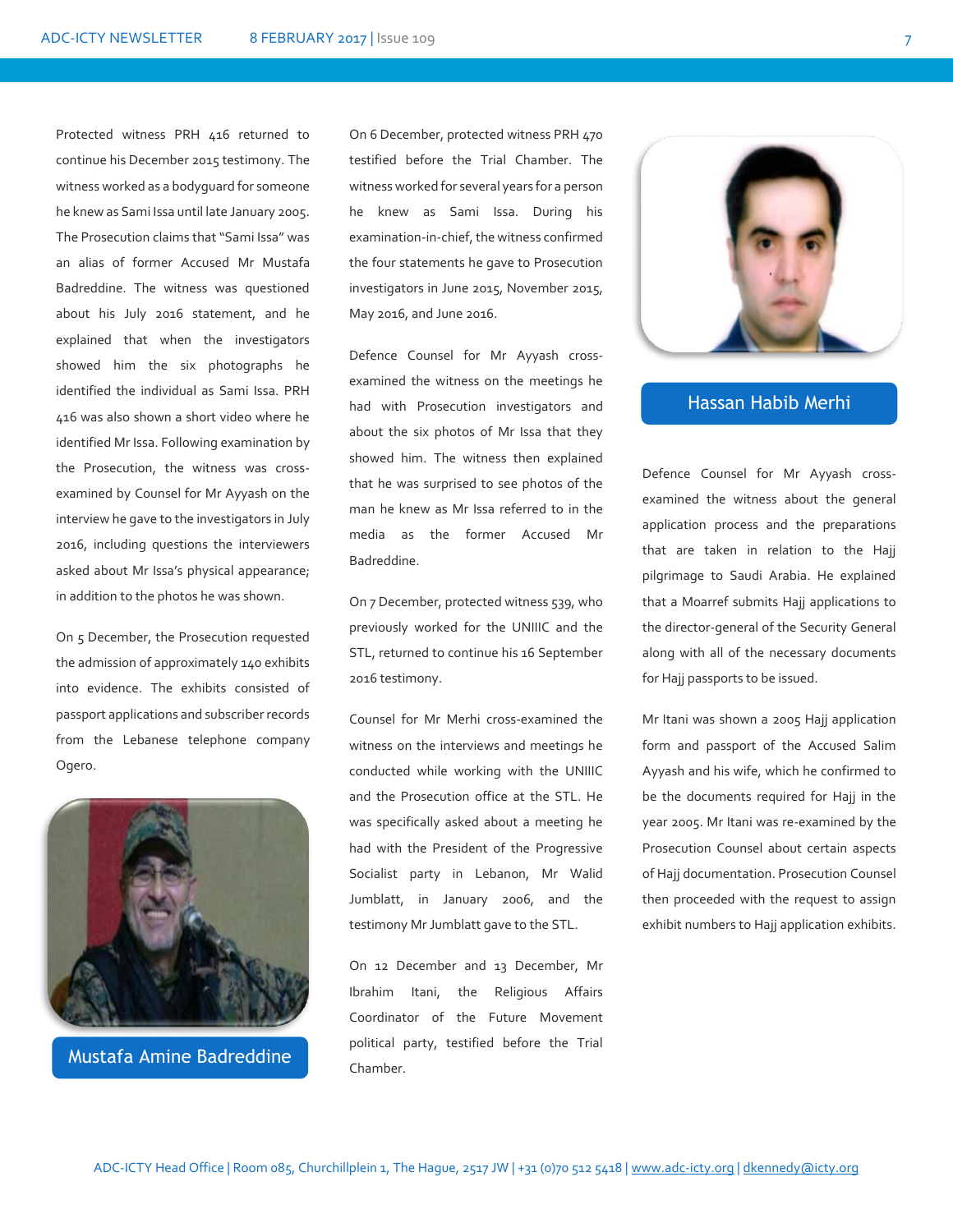# News from the Region





**The US Issues Sanctions against President Milorad Dodik For Defying the Constitutional Court of Bosnia**

The US Treasury has issued sanctions against the President of Republika Srpska, Milorad Dodik, for his role in defying the Constitutional Court of BiH. John E. Smith, the Acting Director of the Treasury's Office of Foreign Assets Control, stated that Dodik's actions obstructed the Dayton Accords and that they therefore pose a significant threat to the sovereignty and territorial integrity of BiH.

On 9 January, Dodik led celebrations for a public holiday, 'The Day of Republika Srpska', which had been previously banned by the Constitutional Court. Furthermore, he also advocated and held a referendum intended to gather public support for the holiday. The Constitutional Court had banned the holiday on account of it being

closely connected to an event in the Serbian Orthodox Church calendar and therefore discriminatory towards non-Serbs.

Dodik's advisor, Aleksander Vranješ, stated that this was a 'desperate move' from a US administration that is on the leave and that it expects this situation to change with the new administration. Aleksandar Vučić, Serbia's Prime Minister, stated that it was not realistic that Belgrade will follow suite to the US.

The sanctions consist of blocking all of Dodik's property or interest in property within the US jurisdiction. Moreover, US citizens are prohibited from entering into transactions with him.



# Serbia

# **Belgrade Bar Association Blocks Former Chief War Crimes Prosecutor from Practising**

Vladimir Vukčević, Serbia's first and so far only Chief War Crimes Prosecutor, accused the Bar Association of Belgrade of unjustly preventing him from practising law in Serbia due to not prosecuting enough cases having Serbs as the victims. Vukčević denied any bias on his part in the course of his work as a prosecutor and stated that he only tried cases in accordance with the law.

Vukčević further stated that he was accused of a lack of patriotism by Vladimir Petrović, a member of the Bar Association's governing board. In response, Petrović told Al Jazeera Balkans that numerous cases of war crimes committed against Serbs were sent to the Prosecution by state security but 'remained in the drawer'. President Tomislav Nikolić had also previously stated that 'Vukčević needs to pay attention to what he is digging up in Serbia', following an announcement that the prosecution would investigate crimes committed in Kosovo in 1999. Vukčević continued by stating that the Government of Serbia was putting pressure on the judiciary and that it was responsible for 'the devastating destruction of [state] institutions'.

Vukčević stated that he will wait for an official explanation from the Bar Association of Belgrade before issuing a formal complaint about his treatment.

\*The Vladimir Petrović referred to in this article is not the ADC Member with the same name.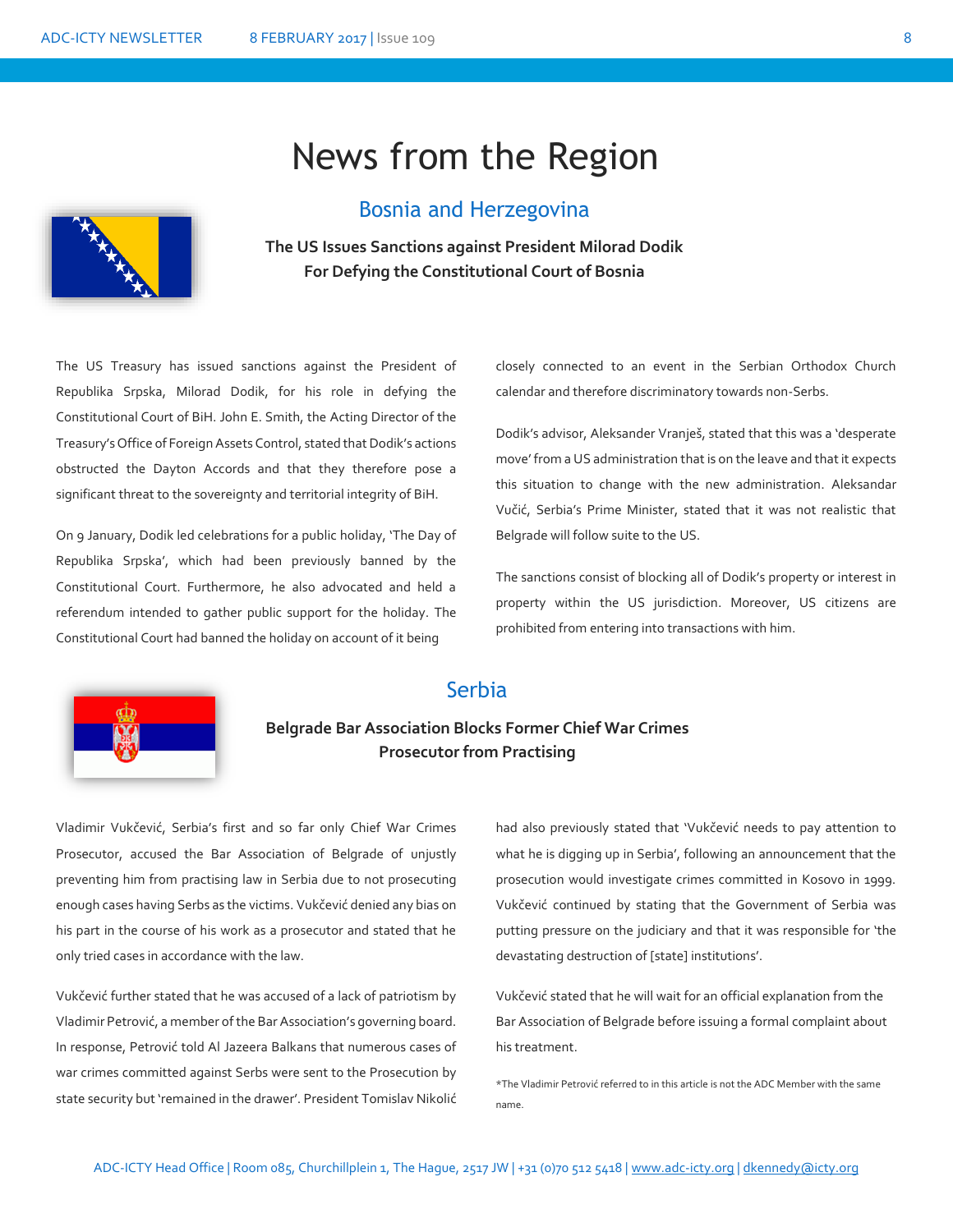

# Kosovo

## **Former Kosovo PM Ramush Haradinaj Accuses Serbia of Abusing the Law by Seeking His Extradition**

Ramush Haradinaj, who was arrested in France on 4 January 2017 under a Serbian arrest warrant, accused Belgrade of abusing the law by seeking his extradition on 'unjust' war crimes charges. Haradinaj stated that he has carried out his obligation to local and international law, as he has already been acquitted twice by the ICTY. Nevertheless, Serbian officials claim that they have evidence that Haradinaj was involved in other war crimes for which he has yet to be prosecuted.

Protests in Kosovo also began amid claims that the arrest was simply

a malicious political act. These allegations were however denied by the French Foreign Ministry who insisted that France maintains close and friendly relations with Kosovo.

Haradinaj was released on bail and put under judicial supervision on 12 January by a French court. He is currently prohibited from leaving France while the issue of extradition is being weighed by the French authorities.

# Looking Back…

#### International Criminal Court (ICC)

#### **Five years ago…**

A conference was organised by the International Criminal Court on 14 to 16 February 2012 in order to mark and discuss the Court's first decade of activity. The conference, which took place in Sydney, was opened by the President of the ICC, Judge Sang-Hyun Song, who thanked the organisers for bringing together such a large number of experts to discuss the ICC's work and impact in its first 10 years. In a session titled 'From punishment to prevention: reflections on the future of International criminal justice', the President weighed the ICC's contribution to preventing mass atrocities, while also stressing that it is just a fragment of a wider array of mechanisms crucial for peace, stability and the protection of human rights. Joining in on the dialogue on gender justice and lessons from Africa, the Deputy Prosecutor Bensouda emphasised the fact that impunity is not an academic, abstract notion and that the 'African commitment to ending impunity is a reality'.

On the second day, 15 February, the President of the Assembly of States Parties, Tiina Intelmann, raised three main points, namely that the numerous achievements of the Rome Statute system must be consolidated; that the number of states parties ought to be expanded particularly in Asia and the Pacific Islands; and that efforts must continue in order to ensure that states have implemented the necessary legislation to facilitate cooperation with the court.

The last day of the conference, 16 February, culminated in a roundtable discussion between the ICC President, Deputy Prosecutor and Registrar, and 11 states parties of the Pacific Islands Forum. The debate sought to explore the current involvement of PIF States in the Court and how progress can be made towards the full implementation of the Rome Statute in this particular region.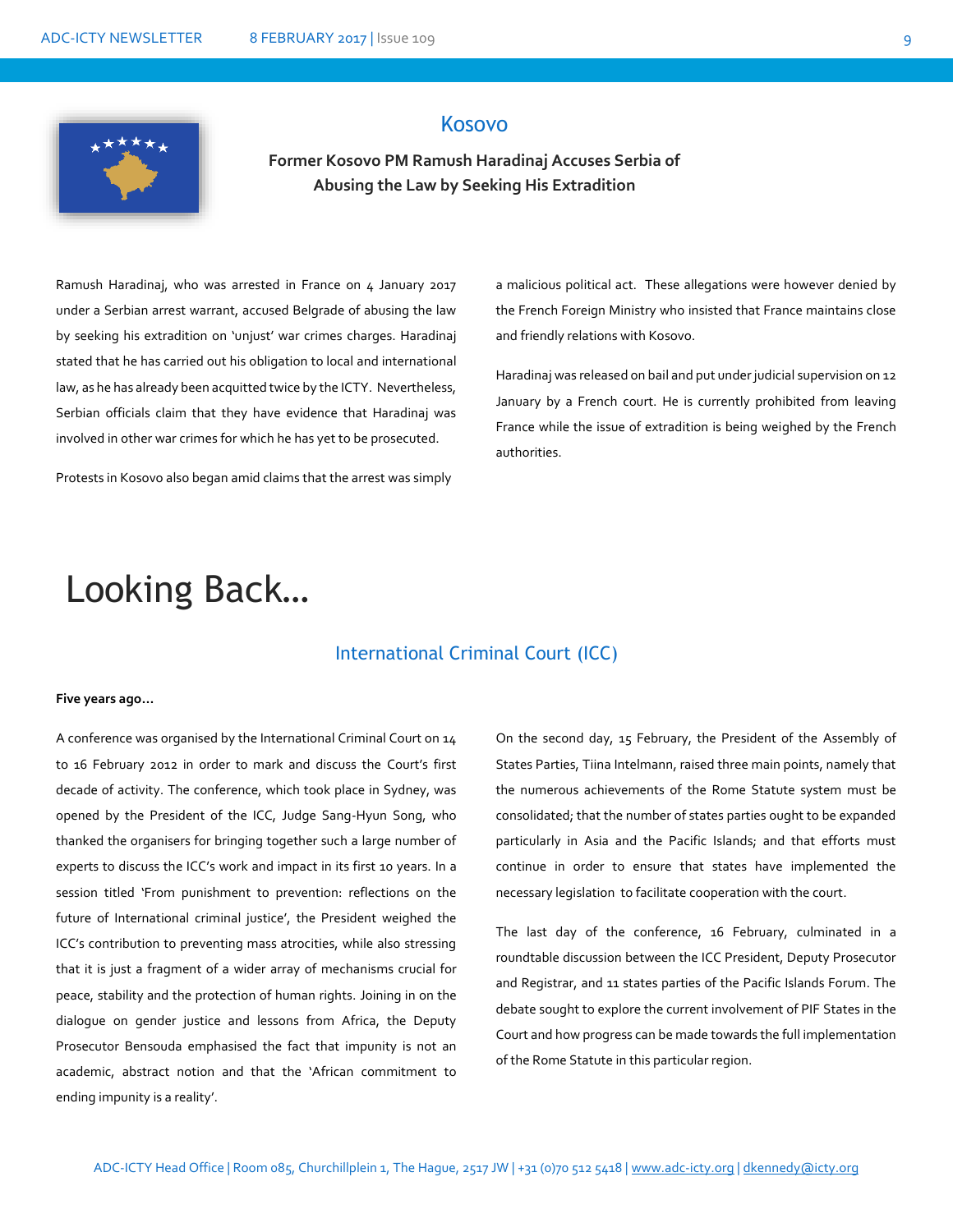### International Criminal Tribunal for Rwanda (ICTR)

#### **Ten years ago…**

On 23 February 2007, the Trial Chamber of the ICTR sentenced Jospeh Nzabirinda, nicknamed 'Biroto', to 7 years imprisonment on 1 count of murder as a crime against humanity.

Biroto, a former Youth Organiser of Ngoma Commune, had been arrested in Brussels on 21 December 2001 and transferred to the UN Detention Facility on 20 March 2002. Although Nzabirinda initially pleaded not guilty to the charges on 27 March 2002, he later entered a guilty plea on 14 December 2006 to one count of murder as a crime against humanity. This guilty plea followed an amendment dated 9 December 2006 by the Prosecution to the indictment, which now contained solely this count. Under the initial indictment, he was

charged with 4 counts of genocide, conspiracy to commit genocide, and extermination and rape as crimes against humanity.

Among the aggravating factors considered by the Chamber were his level of education and his abuse of moral authority as he was held in high esteem by the local population and especially by the youth. As to the mitigating factors, the ICTR weighed his guilty plea, his good character prior to the events of 1994 his assistance to certain Tutsi victims, and his lack of a criminal record.

Joseph Nzabirinda was released on 19 December 2008 after he served his 7 year sentence in a UN Detention Facility in Arusha.

## International Criminal Tribunal for the former Yugoslavia (ICTY)

#### **Fifteen years ago…**

On 12 February 2002, the trial of Slobodan Milosević began following his arrest in Belgrade and his subsequent transfer to The Hague. Under the indictment, he was charged with 66 counts of genocide, crimes against humanity and war crimes committed in Croatia, Bosnia and Herzegovina and Kosovo between 1991 and 1999.

The Prosecution case lasted 2 years during which more than 295 witnesses testified and over 5,000 exhibits were presented to the court. The Defence had the same amount of time to present its case, totalling 466 hearing days each lasting several hours.

Milosević was found dead on 11 March 2006 in his cell in The Hague based UN Detention Unit . He had died of a heart attack after a long history of heart problems and high blood pressure.

The Tribunal returned no verdict on the charges.



Slobodan Milosević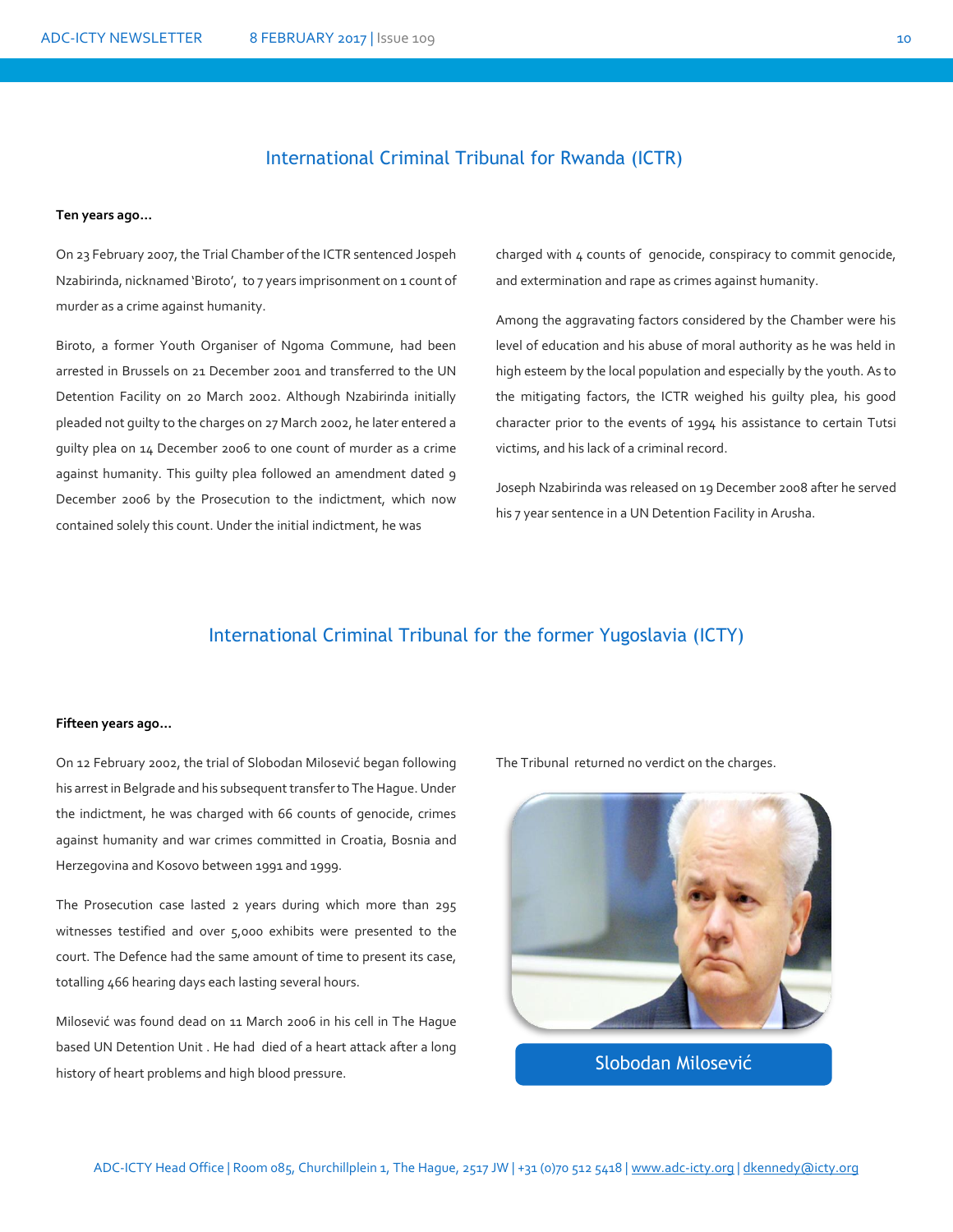# Blog Updates and Online Lectures

**The International Criminal Court in Crisis?** By Tanja Altunjan and Dr. Aziz Epik. Blog is available [here.](http://www.internationallawobserver.eu/2017/01/17/tanja-altunjan-and-aziz-epik-the-international-criminal-court-in-crisis/)

**The UN's Apology Won't Heal Disease, But it's a First step to Justice.** By Beatrice Lindstrom. Blog is availabl[e here.](http://opiniojuris.org/2017/01/02/the-uns-apology-wont-heal-disease-but-its-a-first-step-to-justice/)

**A New International Legal Regime for a New Reality in the War Against Drugs**. By Guillermo J. Garcia Sanchez. Blog is availabl[e here.](http://www.harvardilj.org/2017/01/a-new-international-legal-regime-for-a-new-reality-in-the-war-against-drugs/)

# **Blog Updates Online Lectures and Videos**

**What Steps Can and Should the ICC Take to Secure the Arrest and Surrender of Indictees?** A lecture by Ambassador David J. Scheffer. For more information, clic[k here.](http://shrei.stanford.edu/node/449)

**Criminal Law and Procedure; Genocide and International Law.** A lecture by William A. Schabas, Professor of International Law at the University of Ireland. For more information, clic[k here.](http://legal.un.org/avl/ls/Schabas_CLP.html)

**What is an International Crime?** A lecture by Professor Kevin Jon Heller, Chair in Criminal Law at the University of London. For more information, clic[k here.](https://podcasts.ox.ac.uk/what-international-crime-revisionist-history)

# Publications and Articles

Gerhard von Glahn and James larry Taulbee (2017), **Law Among Nations,** Routledge

Cassandra Steer (2017), **Translating Guilt,** Asser Press

Christian Coons and Michael Weber (2016), **The Ethics of Self-Defense,** Oxford University Press

Mitchel P. Roth (2017), **Global Organized Crime**, Routledge

### **Books Articles**

Vincent Chetail, **"Sovereignty and Migration in the Doctrine of the Law of Nations",**(2017) European Journal of International Law, Volume 27, Issue 4, Pp. 901-922

Elder Haber, **"The Meaning of Life in Criminal Law"**, (2016) Rutgers University law Revies, Volume 68, Issue 2, Pp. 763-808

Marina Aksenova, **"Symbolism as a Constraint on International Criminal Law"** (2017) Leiden Journal of International Law

# Calls for Papers

The IIT Kharagpur's 3rd National Colloquium has issued a call for papers on the topic, "Interdisciplinary Legal Research". The deadline is 24 February 2017. For more information, click [here](http://www.lawctopus.com/iit-kharagpurs-3rd-national-colloquium-on-interdisciplinary-legal-research/)**.**

**The Journal of Legal Studies** has issued a call for papers on different topics relating to the crucial developments in the legal field. Deadline is 15 March 2017. For more information, clic[k here.](http://www.lawctopus.com/call-for-papers-nlud-journal-of-legal-studies-volume-1/)